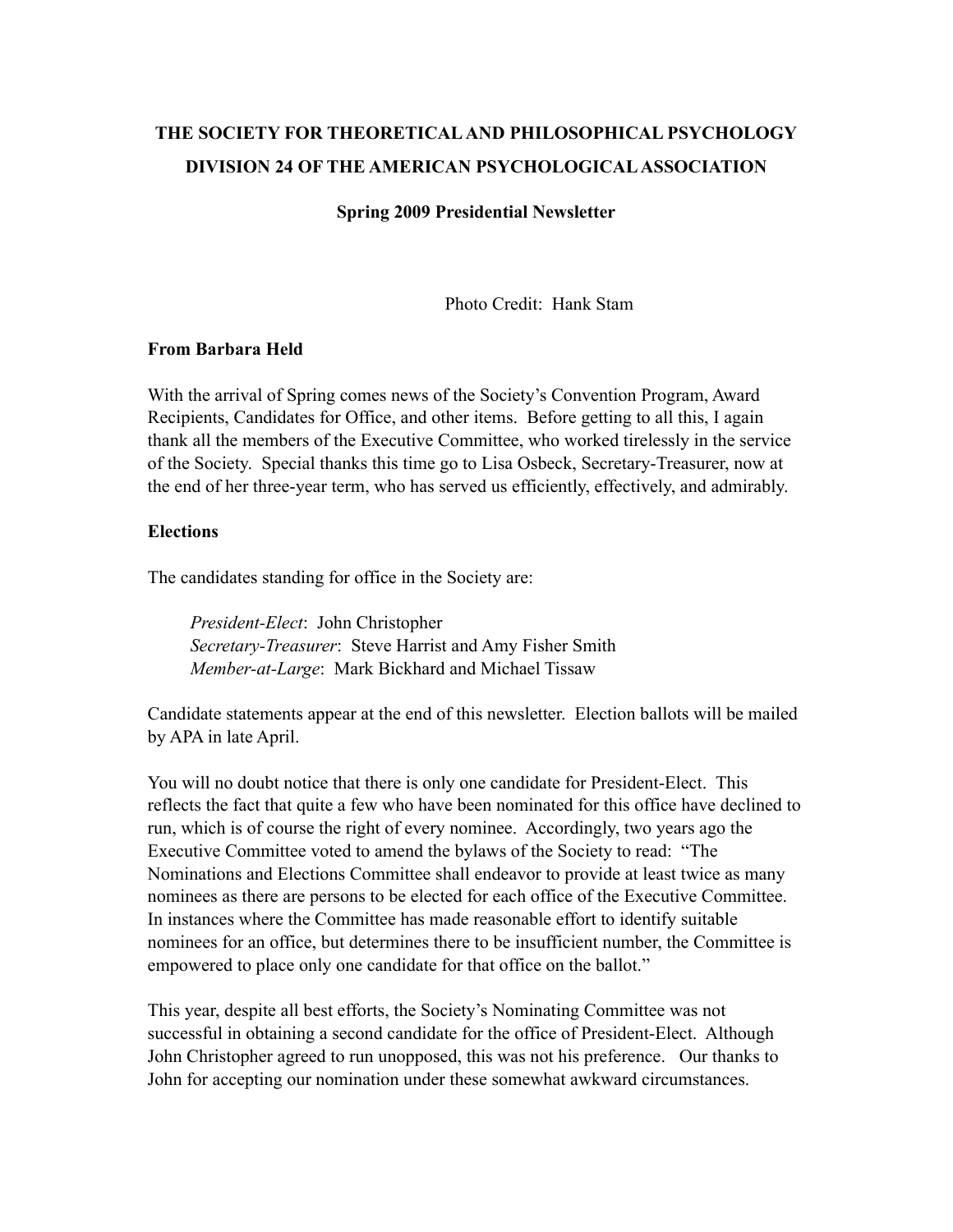## **Awards**

One of the pleasures of being President is the opportunity to announce the winners of the Society's yearly awards. On behalf of the Awards Committee, I extend hearty congratulations to the following 2009 Award winners:

## *Award for Distinguished Theoretical and Philosophical Contributions to Psychology*

This is the Society's highest award, and recognizes one of its members each year for lifetime scholarly achievement. This year it is presented to **Michael Wertheimer**, in recognition of his remarkably outstanding, creative, and prolific work in perception and cognition (including gestalt theory), psycholinguistics, the history of psychology, and the teaching of psychology. He has published hundreds of articles and has authored or edited a great many books. Among these are *Max Wertheimer and Gestalt Theory* (co-authored with D. B. King), *A Brief History of Psychology, Fundamental Issues in Psychology,* the series *Portraits of Pioneers in Psychology* (6 co-edited volumes so far)*,* and *An Oral History of Psi Chi, the National Honor Society in Psychology* (co-authored with S. F. Davis)*.*

Michael Wertheimer will give an address at the APA Convention in Toronto entitled "Psychology's Promising Past and Enigmatic Future." Although not the reason for his winning this award, it should be noted that he has served two nonconsecutive terms as the Society's President. He has also been President of the Societies for General Psychology, the History of Psychology, and the Teaching of Psychology.

## *Distinguished Service Award*

This award is intended to recognize substantial contributions to the division that further the goals of theoretical and philosophical psychology. This year it is presented to **Frank Richardson**, in recognition of his many years of unflagging, dedicated service in various capacities: council representative, two consecutive three-year terms as associate editor of the *Journal of Theoretical and Philosophical Psychology*, President of the Society, and Program Chair. I am personally pleased to see Frank receive this award, because, in addition to the aforementioned forms of service, he has in my estimation worried more about the Society than has anyone!

## *Sigmund Koch Award for Early Career Contribution to Psychology*

This award is presented to an excellent young psychologist each year who is normally within ten years of the Ph.D. degree and has made promising contributions to theoretical or philosophical psychology. This year it is presented to **Michael Tissaw**, in recognition of his excellent work on conceptual analysis in general psychology and in human development in particular, as well as his lucid work on Wittgenstein, especially as exemplified by his book *Wittgenstein and Psychology: A Practical Guide* (co-authored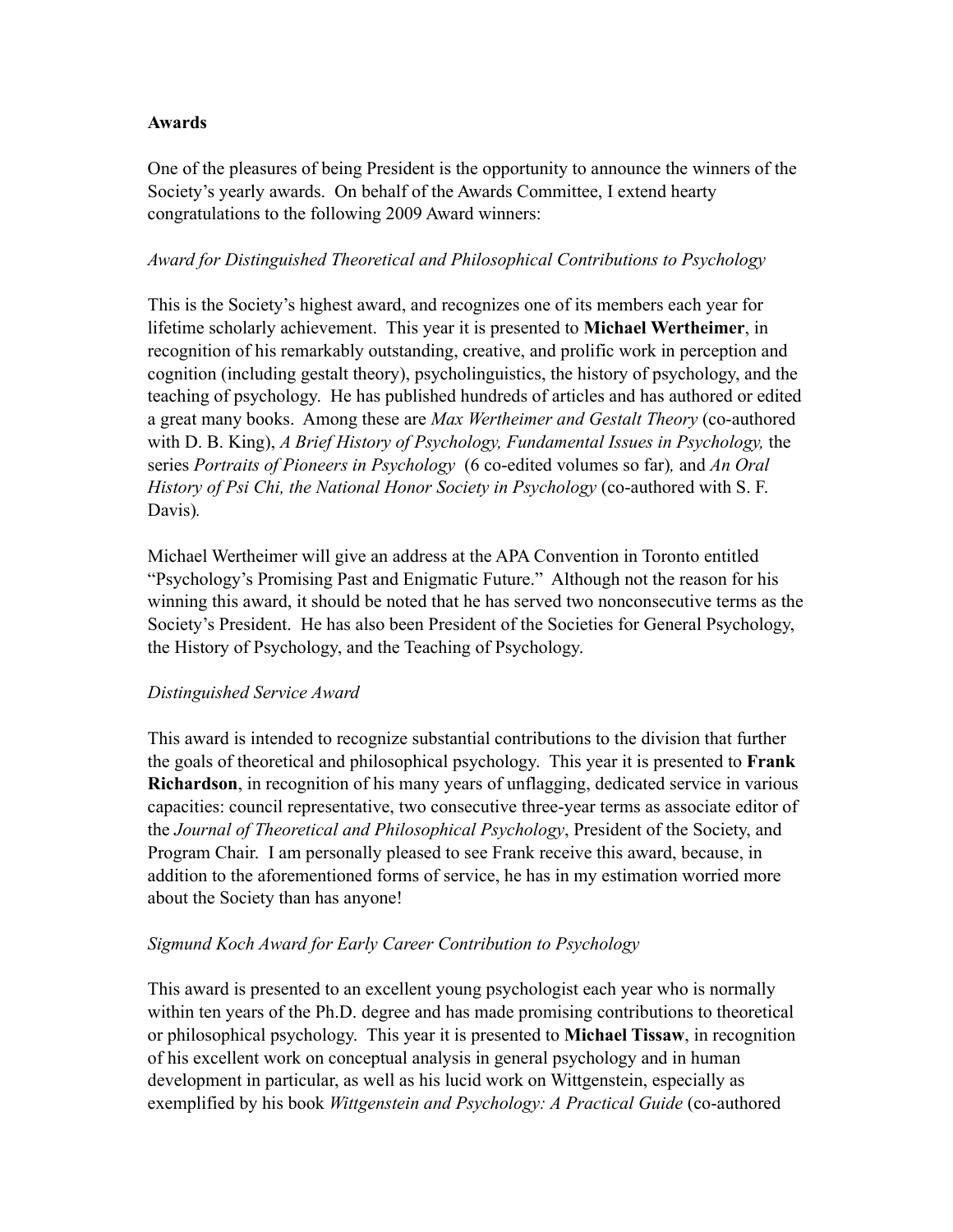## with Rom Harré).

#### *Theodore Sarbin Award*

This award honors a specific body of work by an individual psychologist that demonstrates notable achievement in one or more of the fields to which Theodore Sarbin has contributed, including narrative psychology, contextualist theory, social psychological theories of hypnosis, and other innovative theoretical work that is "critical" in the broad sense of the term. This year it is presented to **Ruthellen Josselson**, in recognition of her careful, revealing longitudinal empirical studies on the development of life narrative over time (as exemplified in her book *Finding Herself: Pathways to Identity Development in Women*); her keen theoretical insights about the complex dynamics of interpersonal relationships (as exemplified in her book *The Spaces Between Us: Exploring the Dimensions of Human Relationships*); and her impassioned advocacy for qualitative research.

## *Gittler Award (Administered by the American Psychological Foundation)*

In the Fall 2008 Newsletter, I announced that the APF's first Joseph B. Gittler Award in recognition of "the most scholarly contribution to the philosophical foundations of psychological knowledge" was bestowed upon Jerome S. Bruner. Here I remind the members of the Society that the deadline for nominations and self-nominations for the 2009 Gittler Award is June 1, 2009. The eligibility criteria stipulate that "The Joseph B. Gittler Award goes to a scholar whose body of work or whose individual work is of such consequence to have transformed the field of psychology" (as outlined in the first sentence of this section). Please see the APF link on the APA website for more information, including how to submit (self) nominations: [http://www.apa.org/apf/](http://www.apa.org/apf/gittler.html) [gittler.html.](http://www.apa.org/apf/gittler.html)

#### **The 2009 Convention Program, Toronto**

Program Chair **Michael Tissaw** has put together a diverse and stimulating program for the 2009 Annual APA Convention in Toronto (August  $6 - 9$ ). The theme is "Luminaries" and Legacies: Perspectives on Noteworthy Theorists," with presentations by distinguished scholars who are prominent members of the Society, prominent members of other APA divisions, prominent internationally, and/or prominent in Philosophy. Michael and I are happy to report that students are represented among those giving oral presentations as well as poster presentations. Please note that undergraduate students are encouraged to attend and participate in the Annual Convention, along with graduate students.

Highlights include: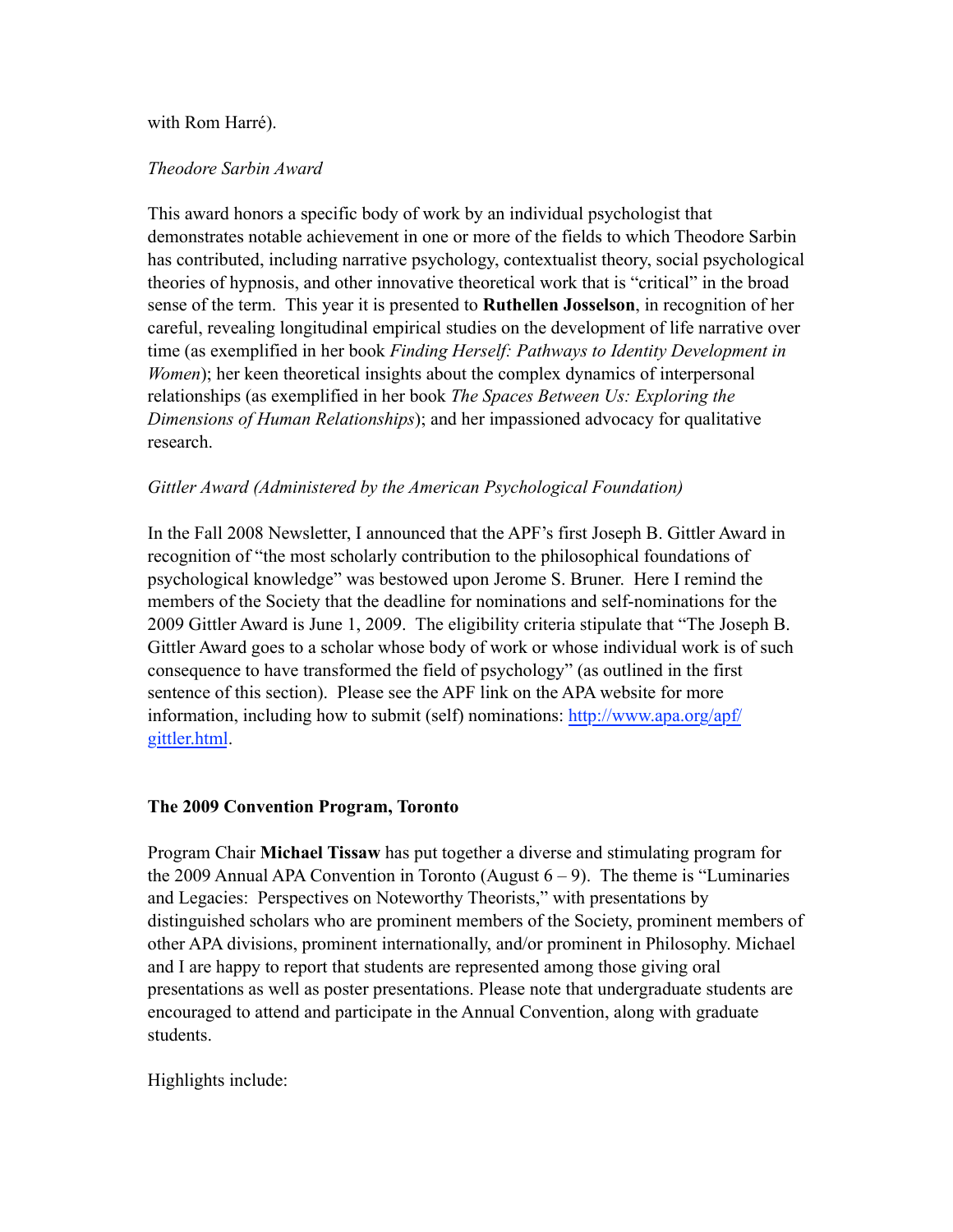#### **Daniel Robinson**, **Invited Address: "Consciousness—The First Frontier"**

Daniel Robinson is a member of the Philosophy Faculty of Oxford University, where he has taught since 1990. He is Past-President of both Divisions 24 and 26, having been given lifetime achievement awards from each. His published work ranges over the brain sciences, law, moral philosophy, and intellectual history. He is currently writing a book on Kant, the working title of which is *How Is Nature Possible?* Prior books include, among many others, *Consciousness and Mental Life* (Columbia University Press, 2008), *Praise and Blame: Moral Realism and Its Applications* (Princeton University Press, 2002), *An Intellectual History of Psychology* (University of Wisconsin Press, 1995), and *Aristotle's Psychology* (Columbia University Press, 1989).

## **Amie Thomasson**, **Invited Address: "A Realist Ontology of Human Kinds"**

Amie Thomasson is Professor of Philosophy and Parodi Senior Scholar in Aesthetics at the University of Miami, FL. Her work focuses on metaphysics, philosophy of mind, and philosophy of art. She is the author of *Ordinary Objects* (Oxford University Press, 2007), *Fiction and Metaphysics* (Cambridge University Press, 1999), and co-editor of *Phenomenology and Philosophy of Mind* (Oxford University Press, 2005). She has also published in the areas of consciousness and selfknowledge, the natures of cultural and social kinds and their relation to the kinds of the natural sciences, and the ontology of artifacts and works of art. She is currently working on necessity, existence, and the methods of metaphysics.

Professor Thomasson's address will follow an invited symposium entitled **"Do Human Kinds Have Essential Qualities?,"** chaired by phenomenological psychologist **Frederick Wertz**, with presentations by Frederick Wertz, Jonathan Raskin, Ronald Miller, and Barbara Held (discussant).

**Invited Symposium entitled "Carl Rogers, Rollo May, and Humanity's Dark Side,"**  chaired by humanistic psychologist **Art Bohart**, with presentations by Art Bohart, Kirk Schneider, Peter Schmid (Sigmund Freud University, Vienna, Austria), and Maureen O'Hara (President of Division 32).

**Michael Wertheimer**, **Invited Address** (in honor of his Distinguished Contribution Award, see Awards**):** "**Psychology's Promising Past and Enigmatic Future**."

My special thanks to Michael Tissaw, whose painstaking work as Program Chair cannot be praised enough.

## **Student Paper Competition**

The deadline for the submission of papers for the annual student paper competition is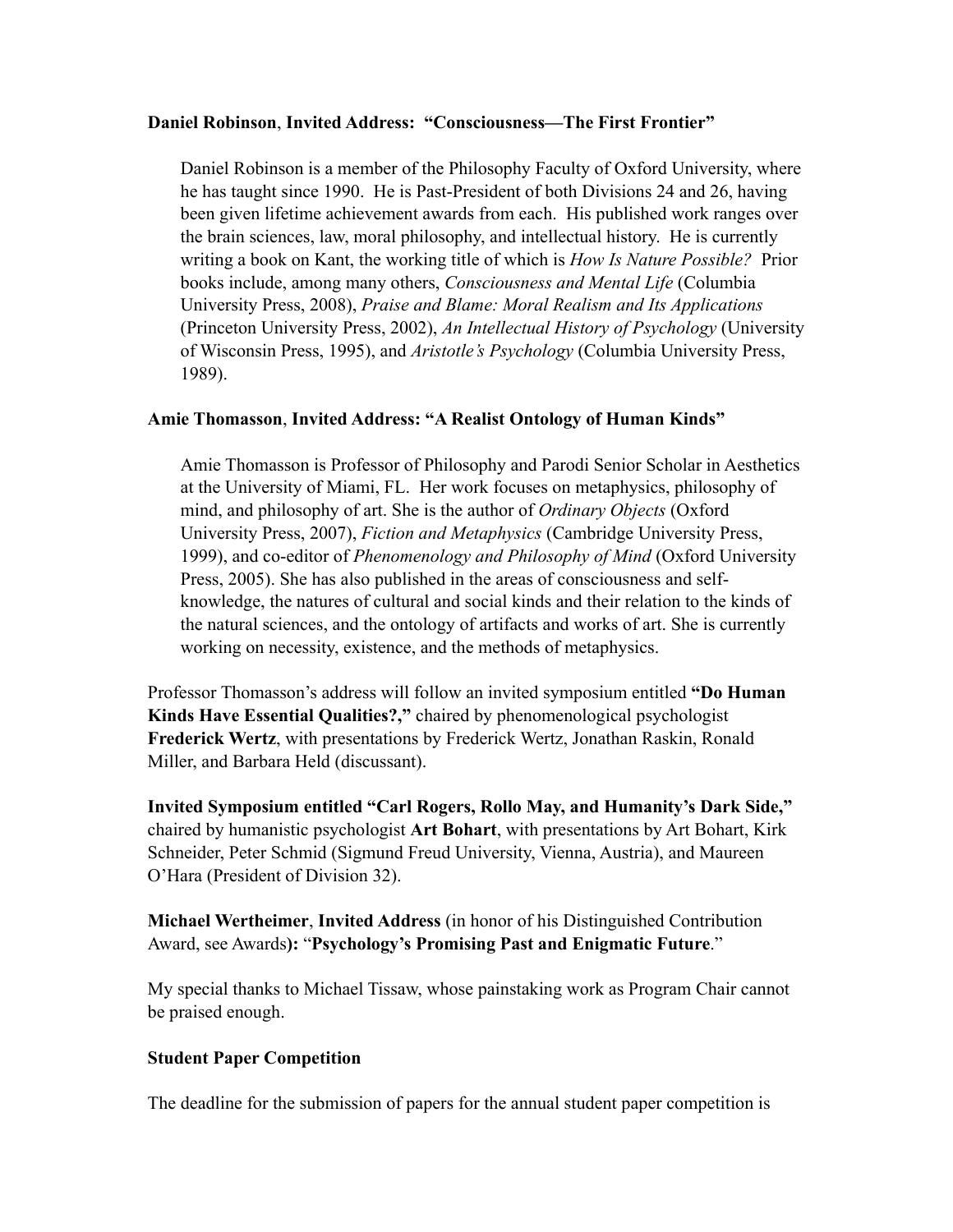May 15. Students should send their papers to this year's Program Chair, Michael Tissaw, at [tissawma@potsdam.edu](mailto:tissawma@potsdam.edu). The winner is awarded a small monetary prize (and our hearty congratulations). Please note that papers eligible for this award must have been submitted as possible papers or posters for the Society's program at the Annual APA Convention.

## **Proposal for Dues Increase**

In an effort to keep dues to a minimum, the Executive Committee has operated for many years on a shoestring budget. That shoestring has now begun to fray; the problem is of course compounded by loss on our investments. Although the Society anticipates eventual revenue from royalties stemming from our publishing agreement with APA Journals, we estimate several years before these funds are sufficient to allow the Society to operate independently of its membership dues. In short, we have reached the point where we need to raise our dues. At the 2009 Business Meeting at the Convention in Toronto, a proposed dues increase will be put to vote. The proposed increase is from \$29 to \$35 for Members, Fellows, and Associates. This increase will make our dues equivalent to those of Divisions 26 and 32, which are often considered cognate divisions. The rate of \$9 for student members will remain unchanged. The Executive Committee requests your support of this proposal. It is essential to maintaining the financial health and thus the viability of the Society.

Please note that the APA Division Services has just announced that membership dues for the Society may now be paid online at this secure APA website: [www.apa.org/divapp](http://www.apa.org/divapp).

## **Professional Affiliate Category**

During the Mid-Winter Conference Call of the Executive Committee, we discussed ways to bring attention to our Professional Affiliate category, which allows scholars to join the Society without joining APA. Indeed, part of the reason for our move to Society status was to help us compete with smaller organizations that have lesser dues (Professional Affiliate dues are \$20). Fred Wertz, our Fellows Chair, suggested that the term "Professional Affiliate" itself might attract those interested primarily in practice, when we seek affiliates who are non-practitioners as well. We discussed changing the category's title to that of something like "Scholarly Affiliate." Some such change would require a vote to change our bylaws, and we can discuss this at the Business Meeting in Toronto. Meanwhile, we request that members of the Society do what we each can to promote attention to and membership in this broadly construed category, especially among those outside of APA who share our interests in any capacity. See the new "Welcome" letter on the "Prospective Members" link on our website: [www.theoreticalpsychology.org.](http://www.theoreticalpsychology.org)

Interested scholars can now join the Society online at this secure APA website: [www.apa.org/divapp](http://www.apa.org/divapp).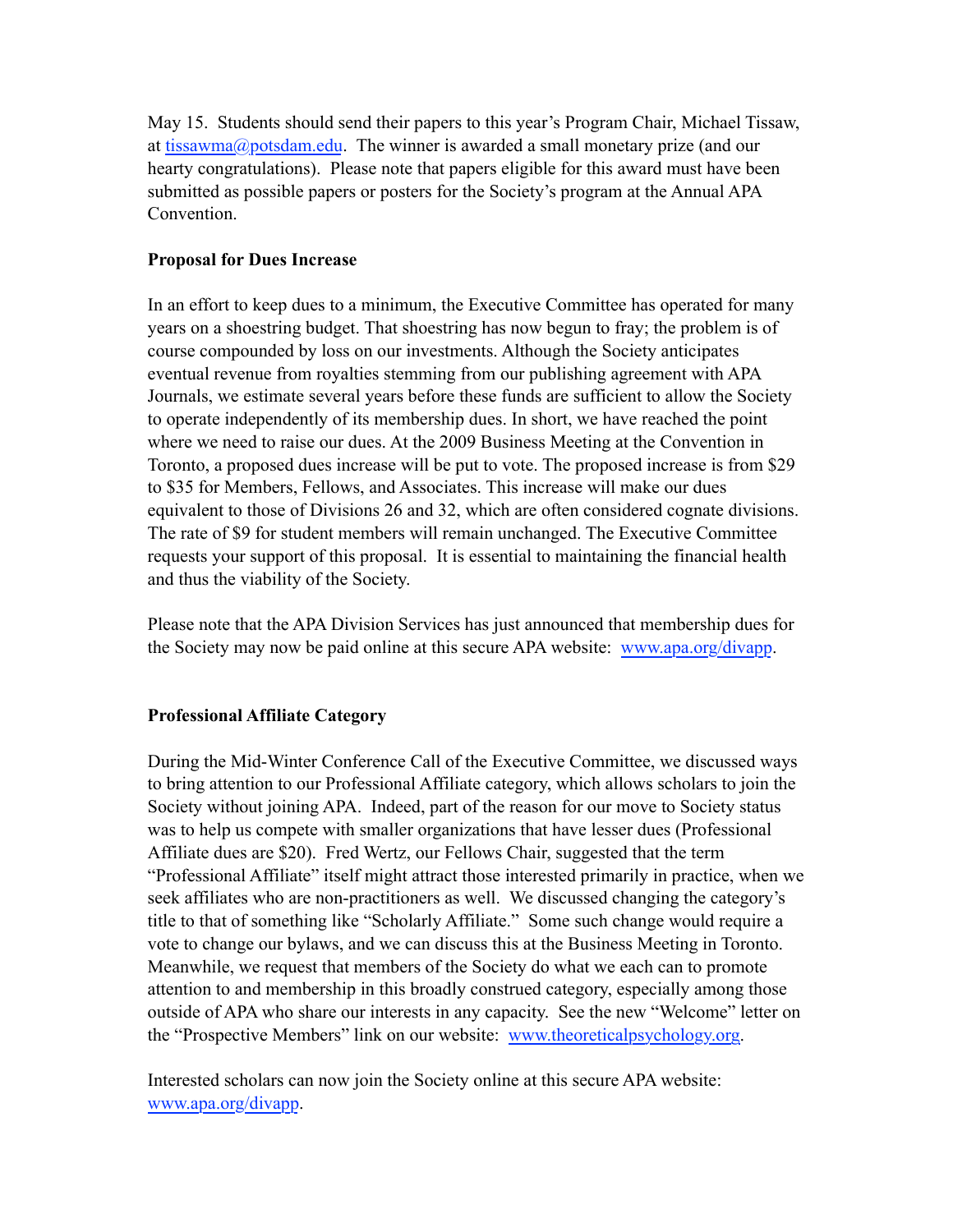## **New Website Design**

Another way to increase our visibility is via a new, more appealing website design, especially one with improved connectivity. This is now in the works under the excellent and steadfast leadership of our Acting Webmaster, John Carter. Having now gotten our website up to date with the new url of [www.theoreticalpsychology.org,](http://www.theoreticalpsychology.org) John has requested input from interested members. Please contact him at  $\frac{c \cdot \text{arter}(a)}{c \cdot \text{arter}(a)}$  if you would like to get involved in this project in some way. My special thanks again to John for his tireless work in getting us to this important stage in our website's development.

## **Student Travel Fund**

In 2008 students received contributions of \$50 each from our Student Travel Fund. With no end in sight to the financial crisis, we are in the difficult position of desperately needing more contributions to this fund, at the exact time when everyone has less to give. I request nonetheless that all members who are in a position to do so (especially tenured faculty members) contribute whatever they can. Donations of \$10, \$20, \$50, or \$100 will be greatly appreciated by many. Please send donations to Lisa Osbeck, Department of Psychology, University of West Georgia, Carrollton, GA 30118. On behalf of the Executive Committee, please accept my advance appreciation for anything you can give to this worthy cause.

## **A Note of Thanks**

As this is my second and last Presidential Newsletter, I conclude by expressing my deep appreciation to all of the Society's members, for the opportunity to serve as its President. I again thank the Executive Committee for keeping me on track, with additional thanks to those with whom I have worked most closely; they have made this year of service a pleasure: John Carter (Acting Webmaster), Lisa Osbeck (Secretary-Treasurer), Jeff Reber (Membership Chair), Michael Tissaw (Program Chair), and the other two members of the "triumvirate," Jeff Sugarman (Past-President) and Kareen Malone, our incoming President.

As always, please feel free to contact me by e-mail or US Mail with any comments, questions, or concerns. I hope to see you in Toronto.

With all best wishes, Barbara Barbara S. Held Barry N. Wish Professor of Psychology Department of Psychology Bowdoin College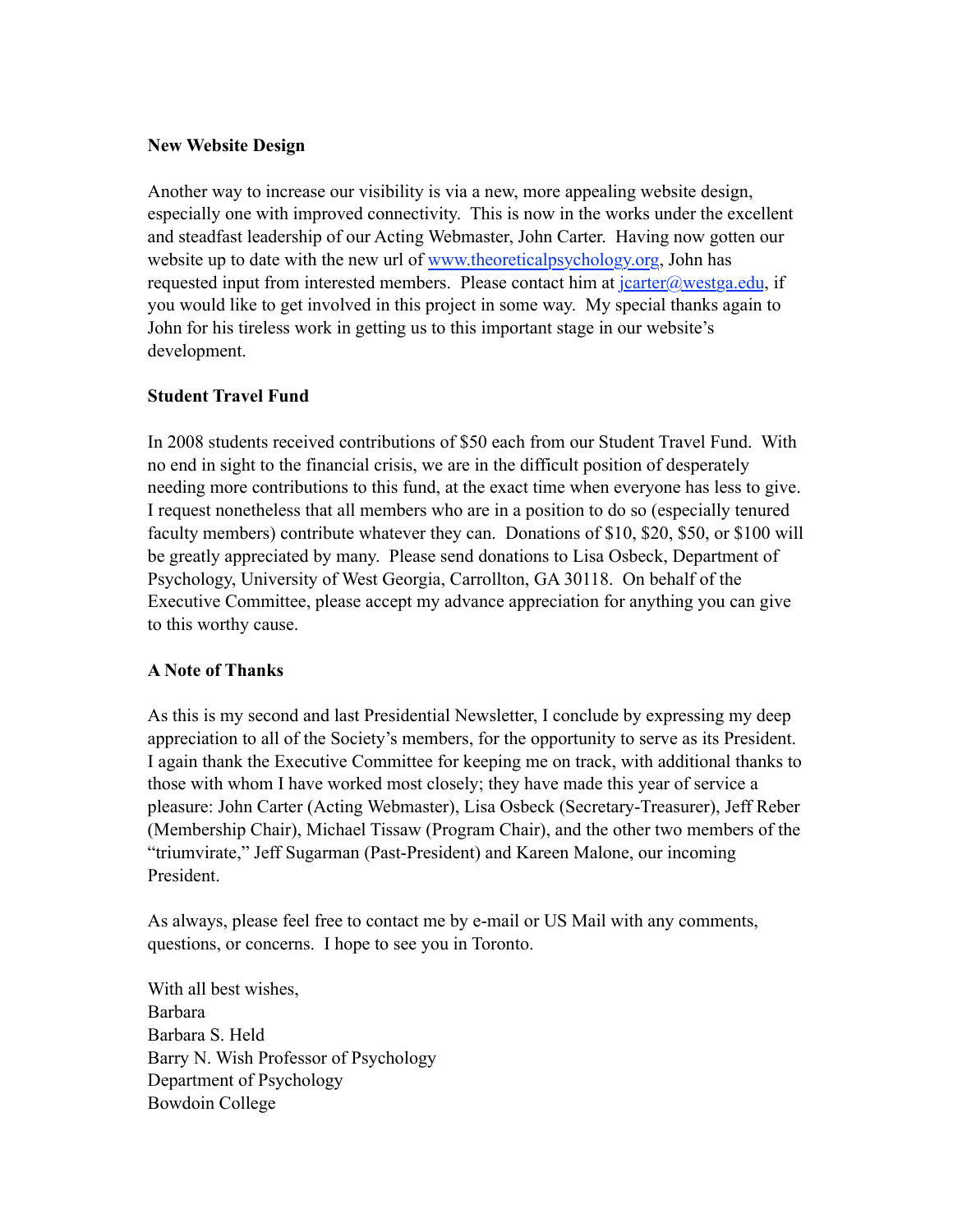6900 College Station Brunswick, Maine 04011 [bheld@bowdoin.edu](%22mailto:) **Appendix: Candidate Statements**

**These statements can also be found online by April 10, 2009, at [www.theoreticalpsychology.org](http://www.theoreticalpsychology.org). On the ballot you will receive from APA in late April there will be a website address where you can read any candidate's statement.**

## **President-Elect**

#### **John Christopher**

While a member of other APA divisions and professional organizations, Division 24 is my professional home and I am committed to honoring the past and promoting our future. I am interested in emphasizing the practical ramifications of theoretical work and I believe this can be done by re-establishing the links between the personal and praxis.

I am a Professor of Counseling Psychology at Montana State University. Since high school I have been interested in cultural meaning systems, understandings of personhood, and the nature of healing. I first pursued these interests at the University of Michigan and then continued exploring them in graduate school at Harvard and the University of Texas. As a professor at the University of Guam I began research with traditional healers in Southeast Asia. My publications include articles on how individualistic cultural presuppositions influence psychology as well as on alternative models of the self, personality and moral development, and culture based on philosophical hermeneutics and interactivism. I recently co-edited forthcoming special issues of *JTPP* on cultural theorizing and *Theory & Psychology* on positive psychology. I was a Member-at-Large of Division 24, and have been Division Liaison, Cluster Representative, and 2005 APA Convention program chair. I was awarded the Sigmund Koch Award in 2003.

Another interest of mine is the application of mindfulness to counselor training. My graduate class "Mind/Body Medicine and the Art of Self-Care" was recently featured in *Counseling Today*, the magazine of the American Counseling Association, and has been a source of qualitative research.

## **Secretary-Treasurer Steve Harrist**

Steve Harrist is an associate professor and associate head of the School of Applied Health and Educational Psychology at Oklahoma State University. His Ph.D. is in clinical psychology from the University of Tennessee. He received the Regents Distinguished Teaching Award in 2004 and was named the Hyle Family Endowed Professor in K-20 Leadership in 2008. He helped develop and co-directs the OSU Leadership Minor. He developed and teaches *International Perspectives in Ethics and Leadership* and *Foundations of Ethical Leadership* for the minor program; he developed and taught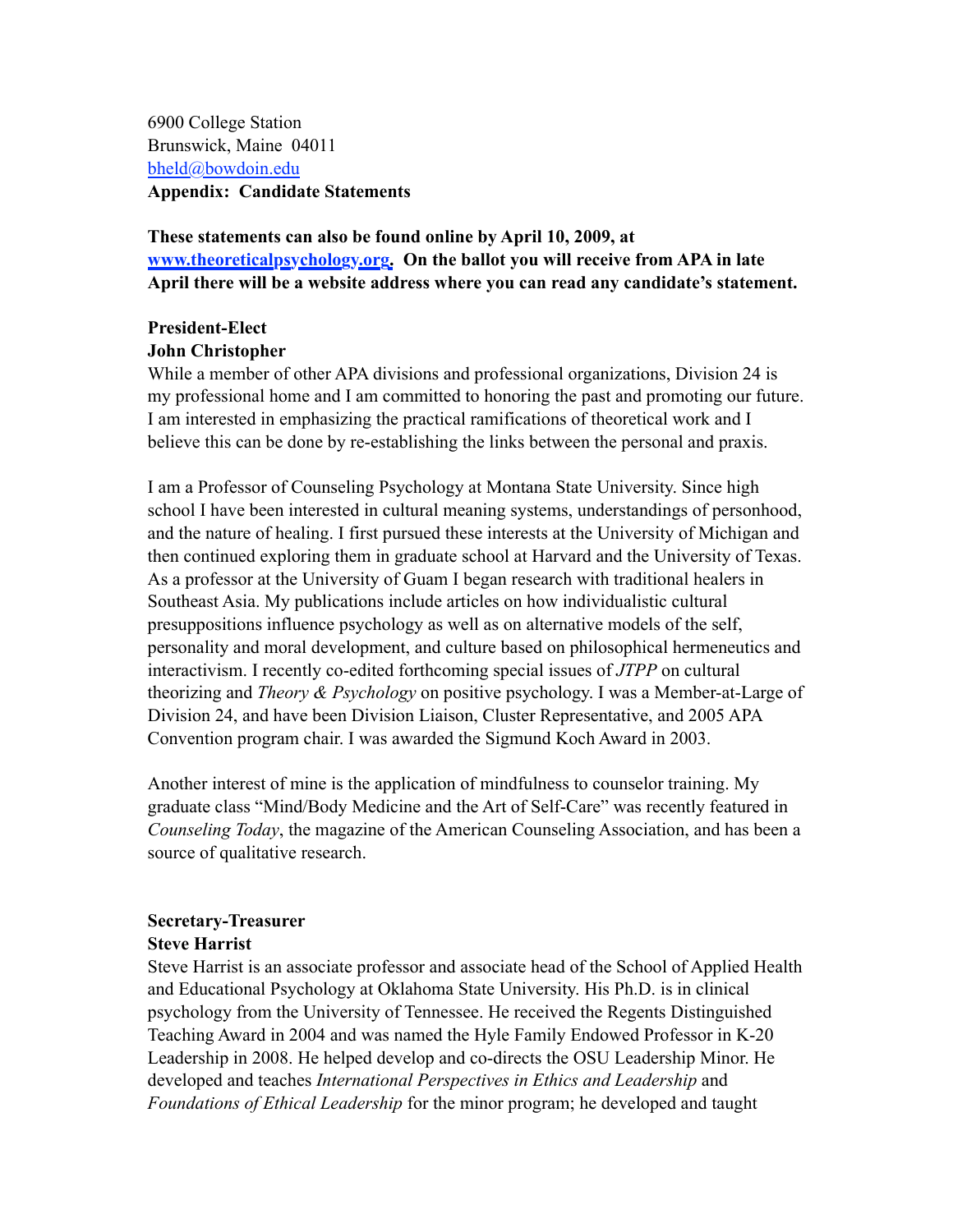*Ethical Theory and Leadership Praxis in Britain* at Magdalene College, University of Cambridge for the OSU Scholar Development Program in 2008. His scholarly interests include philosophical psychology, ethical theory, and narrative. He has been a reviewer for the *Journal of Theoretical and Philosophical Psychology* and for APA Division 24 and has presented at Division 24 meetings. He has published in *Theory & Psychology,*  Journal of Phenomenological Psychology, Journal of Research in Personality, and *Forum on Public Policy.*

#### **Secretary-Treasurer Amy Fisher Smith**

Amy Fisher Smith joined the University of Dallas in 2001 and is an Associate Professor in the Psychology Department. Her training is in clinical psychology and she is a licensed psychologist. Her research and scholarly interests include the critical examination of material reductionist trends in psychotherapy, the role of values in psychotherapy, multicultural psychology, and more recently, the role of contemporary psychology to holocaust studies and comparative genocide. She has a long affiliation with Division 24, having served as co-program chair and Member-at-Large for the division. She is committed to an integrated view that includes psychology and philosophy and would be happy to serve the Division in the role of Secretary/Treasurer.

## **Member-at-Large**

## **Mark Bickhard**

My graduate training focused on research methodology and clinical psychology, but, starting at least with (actually, before) a theoretical dissertation, my career has been focused in theoretical and philosophical domains for over thirty years: I have a strong commitment to theoretical and philosophical psychology. A primary interest has been in models of the ontology of psychological phenomena, such as representation and cognition, learning, emotions, reflexive consciousness, language, and so on, and I have published well over a hundred books, chapters, and articles attempting to address such phenomena. A current project is a book with the tentative title of *The Whole Person*: the draft is now over 800 pages and growing (people are complex!). I organize a biennial workshop on the model involved in this work: the Interactivist Summer Institute. We are planning for the fifth of these in June 2009 in Vancouver. I am editor of *New Ideas in Psychology*, a journal that has been open to wide ranges of work in theoretical and philosophical psychology since the early 1980s, and my current position is as the Henry R. Luce Professor of Cognitive Robotics and the Philosophy of Knowledge at Lehigh University.

# **Member-at-Large**

## **Michael Tissaw**

Michael A. Tissaw is Assistant Professor of Psychology at SUNY Potsdam, where he teaches courses on research methods, human development, and philosophical psychology. He earned his A.B. in Philosophy at Duke University and Ph.D. in General Psychology at Georgetown University, with emphasis on the application of methods of philosophical